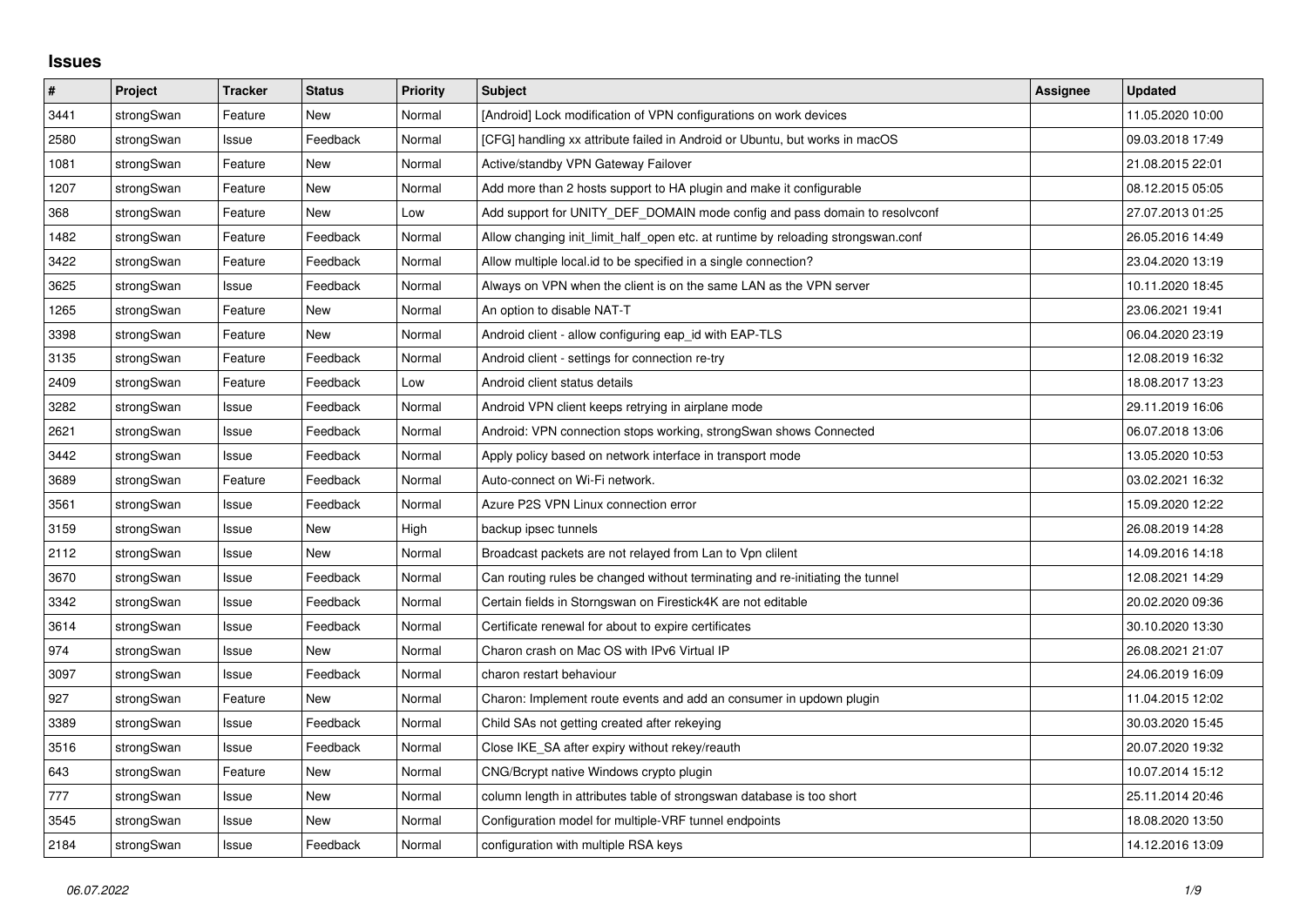| $\pmb{\#}$ | Project    | <b>Tracker</b> | <b>Status</b> | <b>Priority</b> | <b>Subject</b>                                                                                           | <b>Assignee</b> | <b>Updated</b>   |
|------------|------------|----------------|---------------|-----------------|----------------------------------------------------------------------------------------------------------|-----------------|------------------|
| 1057       | strongSwan | Feature        | New           | Normal          | conn switching based on eap identity                                                                     |                 | 24.03.2020 10:14 |
| 3628       | strongSwan | Issue          | Feedback      | Normal          | Constant `retransmit` while establishing CHILD_SA                                                        |                 | 16.11.2020 10:14 |
| 3558       | strongSwan | Issue          | Feedback      | Normal          | deleting half open IKE_SA with x.x.x.x after timeout with iOS device                                     |                 | 05.09.2020 21:23 |
| 746        | strongSwan | Feature        | New           | Normal          | Different radius server(s) for accounting                                                                |                 | 22.10.2014 12:23 |
| 3603       | strongSwan | Issue          | Feedback      | Normal          | dns issue in config mode                                                                                 |                 | 20.10.2020 11:50 |
| 2870       | strongSwan | Issue          | Feedback      | Normal          | DNS resolution outside of tunnel if DNS server is in remote TS                                           |                 | 22.01.2019 11:06 |
| 2729       | strongSwan | Feature        | Feedback      | Normal          | Does Swanctl provide the same option as Ipsec with the rightID using a %?                                |                 | 20.09.2018 17:37 |
| 2698       | strongSwan | Issue          | Feedback      | Low             | DSCP and kernel-libipsec                                                                                 |                 | 04.07.2018 15:01 |
| 2560       | strongSwan | Issue          | Feedback      | Normal          | Duplicate CA cert requests sent                                                                          |                 | 28.02.2018 10:54 |
| 3244       | strongSwan | Feature        | New           | Low             | eap-peap on android                                                                                      |                 | 04.11.2019 10:17 |
| 3104       | strongSwan | Feature        | Feedback      | Normal          | EAP-RADIUS: binding address feature for routers with multiple interfaces connected to LAN.               |                 | 17.06.2021 02:26 |
| 3604       | strongSwan | Issue          | Feedback      | Normal          | Email Notification on down status                                                                        |                 | 21.10.2020 10:54 |
| 3580       | strongSwan | Issue          | Feedback      | Normal          | encapsulation and packets not routing into tunnel problems                                               |                 | 02.10.2020 10:03 |
| 1506       | strongSwan | Feature        | Feedback      | Normal          | Enhance DoS protection to deny users that failed Authentication                                          |                 | 17.06.2016 14:31 |
| 3672       | strongSwan | Issue          | Feedback      | Normal          | ESP connection over IPv6                                                                                 |                 | 14.01.2021 17:04 |
| 1559       | strongSwan | Feature        | Feedback      | Normal          | Expose received XAUTH/EAP username/password prompts via VICI, send secrets via VICI on<br>prompt         |                 | 09.05.2017 16:28 |
| 3041       | strongSwan | Issue          | Feedback      | Low             | fail2ban or equivalent                                                                                   |                 | 06.05.2019 09:07 |
| 3669       | strongSwan | Issue          | Feedback      | Normal          | Failed connection to IKE_SA (Checkpoint Server)                                                          |                 | 08.01.2021 17:58 |
| 3692       | strongSwan | Issue          | Feedback      | Normal          | Failing IPsec Phase 2 connection between Centos 7 VPS and Cisco ASA5540                                  |                 | 04.02.2021 16:29 |
| 1008       | strongSwan | Feature        | Feedback      | Normal          | FARP for IPv6                                                                                            |                 | 14.12.2015 20:59 |
| 3610       | strongSwan | Issue          | Feedback      | Normal          | farp plugin conflicts with DHCP service                                                                  |                 | 26.10.2020 18:06 |
| 312        | strongSwan | Feature        | New           | Normal          | Feature Request: Option to limit or disable sending of ADDITIONAL_*_ADDRESS list for MOBIKE<br>Responder |                 | 13.03.2013 19:19 |
| 3565       | strongSwan | Issue          | Feedback      | Normal          | Filtering out logs or plugin in to do so                                                                 |                 | 16.09.2020 11:45 |
| 2814       | strongSwan | Feature        | Feedback      | Normal          | Force Keepalive Packets if There is no NAT                                                               |                 | 29.10.2018 15:47 |
| 3151       | strongSwan | Issue          | Feedback      | Normal          | Forecast stops forwarding multicast                                                                      |                 | 26.08.2019 14:06 |
| 3304       | strongSwan | Issue          | Feedback      | Normal          | Found unsupported critical X.509 extension: X509v3 Name Constraints                                      |                 | 13.01.2020 14:50 |
| 1082       | strongSwan | Feature        | Feedback      | Normal          | Framed-Route to set leftsubnet                                                                           |                 | 07.10.2016 10:02 |
| 3498       | strongSwan | Issue          | Feedback      | Normal          | FreeBSD + dhcp+farp plugin                                                                               |                 | 22.01.2021 10:44 |
| 1251       | strongSwan | Feature        | New           | Normal          | FreeBSD HA                                                                                               |                 | 11.01.2016 22:01 |
| 3617       | strongSwan | Issue          | Feedback      | Normal          | full-offload swanctl.conf                                                                                |                 | 03.11.2020 17:24 |
| 1079       | strongSwan | Feature        | Feedback      | Normal          | Future Plans for firwall configuration equivalent under FreeBSD                                          |                 | 21.08.2015 15:58 |
| 2319       | strongSwan | Issue          | Feedback      | Normal          | gives up trying to bring up connection after DNS SERVFAIL                                                |                 | 08.05.2017 15:41 |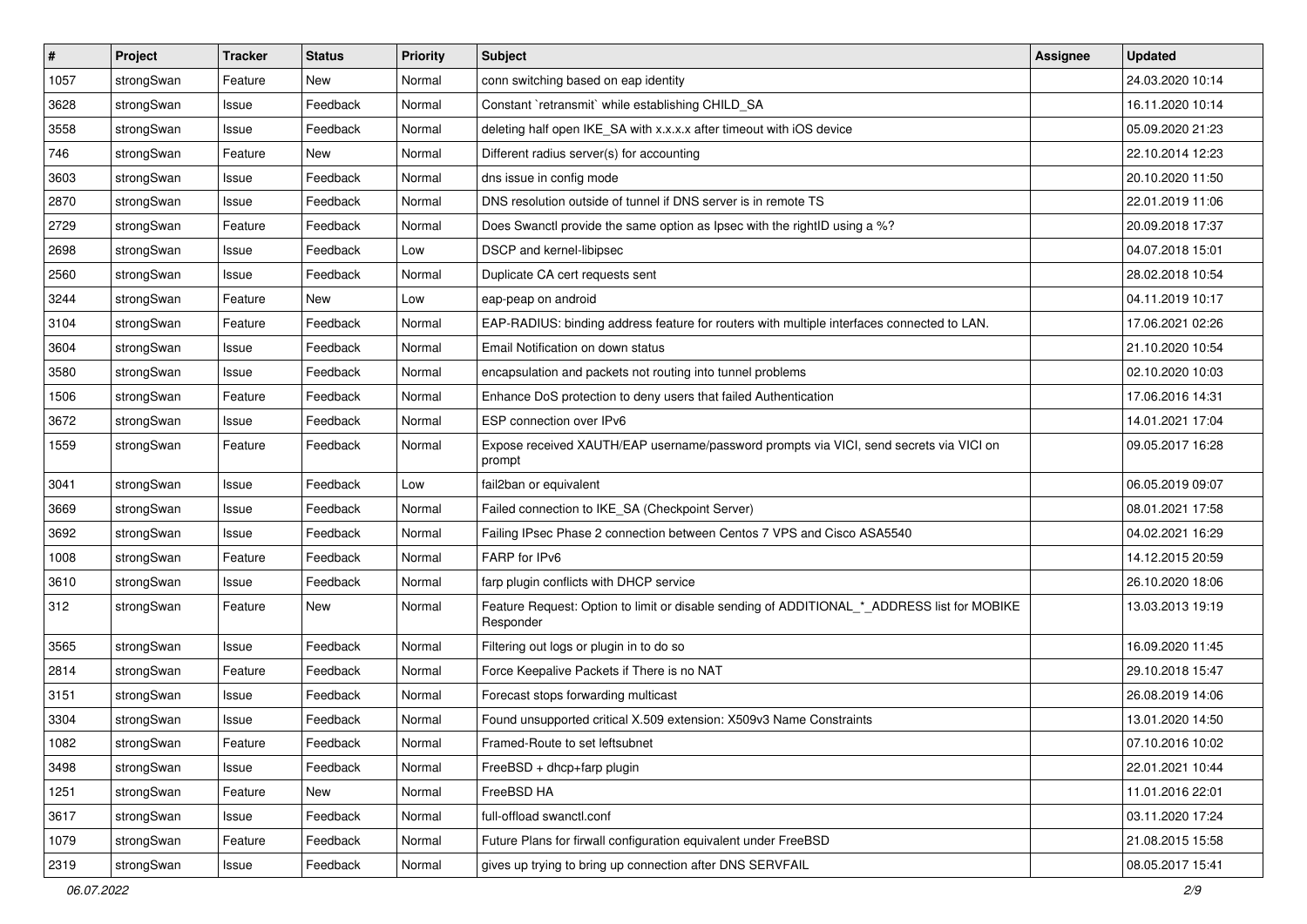| $\sharp$ | Project    | <b>Tracker</b> | <b>Status</b> | <b>Priority</b> | <b>Subject</b>                                                                                                                      | <b>Assignee</b> | <b>Updated</b>   |
|----------|------------|----------------|---------------|-----------------|-------------------------------------------------------------------------------------------------------------------------------------|-----------------|------------------|
| 3685     | strongSwan | Issue          | Feedback      | Normal          | giving up after 5 retransmits                                                                                                       |                 | 03.02.2021 16:59 |
| 2077     | strongSwan | Issue          | Feedback      | Normal          | Grace period before reassigning offline IP lease                                                                                    |                 | 06.10.2017 10:44 |
| 2178     | strongSwan | Issue          | <b>New</b>    | Normal          | ha and updown                                                                                                                       |                 | 01.12.2016 13:53 |
| 3650     | strongSwan | Issue          | Feedback      | Normal          | HA behaves very strange                                                                                                             |                 | 04.12.2020 08:53 |
| 1289     | strongSwan | Issue          | <b>New</b>    | Normal          | HA plugin should sync last sent packet                                                                                              |                 | 01.02.2016 13:59 |
| 697      | strongSwan | Issue          | New           | Normal          | HA: nodes fail to sync data because of UDP packet drops                                                                             |                 | 09.09.2014 14:29 |
| 926      | strongSwan | Issue          | <b>New</b>    | Normal          | HA: resync errors when a node is joining a cluster                                                                                  |                 | 10.04.2015 15:05 |
| 2972     | strongSwan | Feature        | Feedback      | Normal          | how to add X509v3 Key Usage: Key Encipherment                                                                                       |                 | 13.03.2019 13:59 |
| 3642     | strongSwan | Issue          | Feedback      | Normal          | How to distinguish encapsulated packets from different interfaces                                                                   |                 | 30.11.2020 09:38 |
| 2357     | strongSwan | Issue          | Feedback      | Normal          | How to initiate IPsec SA Transport Mode without IKE?                                                                                |                 | 18.01.2021 18:36 |
| 1383     | strongSwan | Issue          | Feedback      | Normal          | How to limit the amount of the installed Child_SAs                                                                                  |                 | 08.04.2016 11:20 |
| 2464     | strongSwan | Issue          | <b>New</b>    | Normal          | How to Loadbalance strongswan IPsec via NGINX?                                                                                      |                 | 12.11.2017 19:16 |
| 3678     | strongSwan | Issue          | Feedback      | Normal          | IKE authentication credentials are unacceptable - Ubuntu Server - Windows 10 client                                                 |                 | 19.01.2021 18:29 |
| 3573     | strongSwan | Issue          | Feedback      | Normal          | ike2 and transit traffic                                                                                                            |                 | 05.10.2020 10:55 |
| 1422     | strongSwan | Issue          | Feedback      | Normal          | IKEv1: IKE_SA reauth vs. CHILD_SA rekey race prevents IKE_SA reauthentication in time                                               |                 | 20.04.2016 15:06 |
| 3683     | strongSwan | Issue          | Feedback      | Normal          | IKEV2 connection fail to rekey process                                                                                              |                 | 28.01.2021 13:25 |
| 973      | strongSwan | Issue          | New           | Normal          | IKEv2 dpd + auto=route + tunnel downtime cause additional CHILD_SAs                                                                 |                 | 29.05.2015 17:40 |
| 817      | strongSwan | Issue          | Feedback      | Normal          | <b>IKEv2 IPv6 Router Advertisement</b>                                                                                              |                 | 27.03.2020 17:14 |
| 3403     | strongSwan | Issue          | Feedback      | Normal          | IKEv2 natd false detection                                                                                                          |                 | 09.04.2020 14:19 |
| 2823     | strongSwan | Feature        | Feedback      | Low             | Implementing VPN peer failover                                                                                                      |                 | 16.11.2018 10:25 |
| 2361     | strongSwan | Feature        | New           | Normal          | Import .sswan files from NetworkManager                                                                                             |                 | 12.06.2017 15:25 |
| 2682     | strongSwan | Issue          | New           | Normal          | IMV/IMC (re)Attestation                                                                                                             |                 | 07.06.2018 21:25 |
| 3652     | strongSwan | Issue          | Feedback      | Normal          | In strongswan ipsec.conf, how to set the "ike" parameters so that it can support all hash Algorithm<br>and DH group server support? |                 | 08.12.2020 12:35 |
| 3377     | strongSwan | Issue          | Feedback      | Normal          | Interface ID not configured during HA synchronization                                                                               |                 | 18.03.2020 10:15 |
| 2185     | strongSwan | Feature        | Feedback      | Normal          | INTERNAL IP4 SUBNET Attribute Support in Android Client                                                                             |                 | 10.12.2016 01:14 |
| 3552     | strongSwan | Issue          | Feedback      | Normal          | Internet disconnects after once VPN is established                                                                                  |                 | 30.08.2020 05:35 |
| 2394     | strongSwan | Issue          | Feedback      | Normal          | IP is not assigned after re-authentication                                                                                          |                 | 04.08.2017 19:03 |
| 3597     | strongSwan | Issue          | Feedback      | Normal          | IPSec Client on CentOS 8 - Can't connect using ShrewSoft VPN config file                                                            |                 | 21.10.2020 16:38 |
| 3578     | strongSwan | Issue          | Feedback      | Normal          | ipsec connection to FortiClient VPN                                                                                                 |                 | 28.09.2020 15:08 |
| 3629     | strongSwan | Issue          | Feedback      | Normal          | IPSec enc only on specific dport/proto                                                                                              |                 | 16.11.2020 10:04 |
| 3075     | strongSwan | Feature        | New           | Normal          | <b>IPsec Labelling</b>                                                                                                              |                 | 29.05.2019 17:09 |
| 87       | strongSwan | Feature        | New           | Normal          | IPsec Multicast Support                                                                                                             |                 | 19.12.2014 14:20 |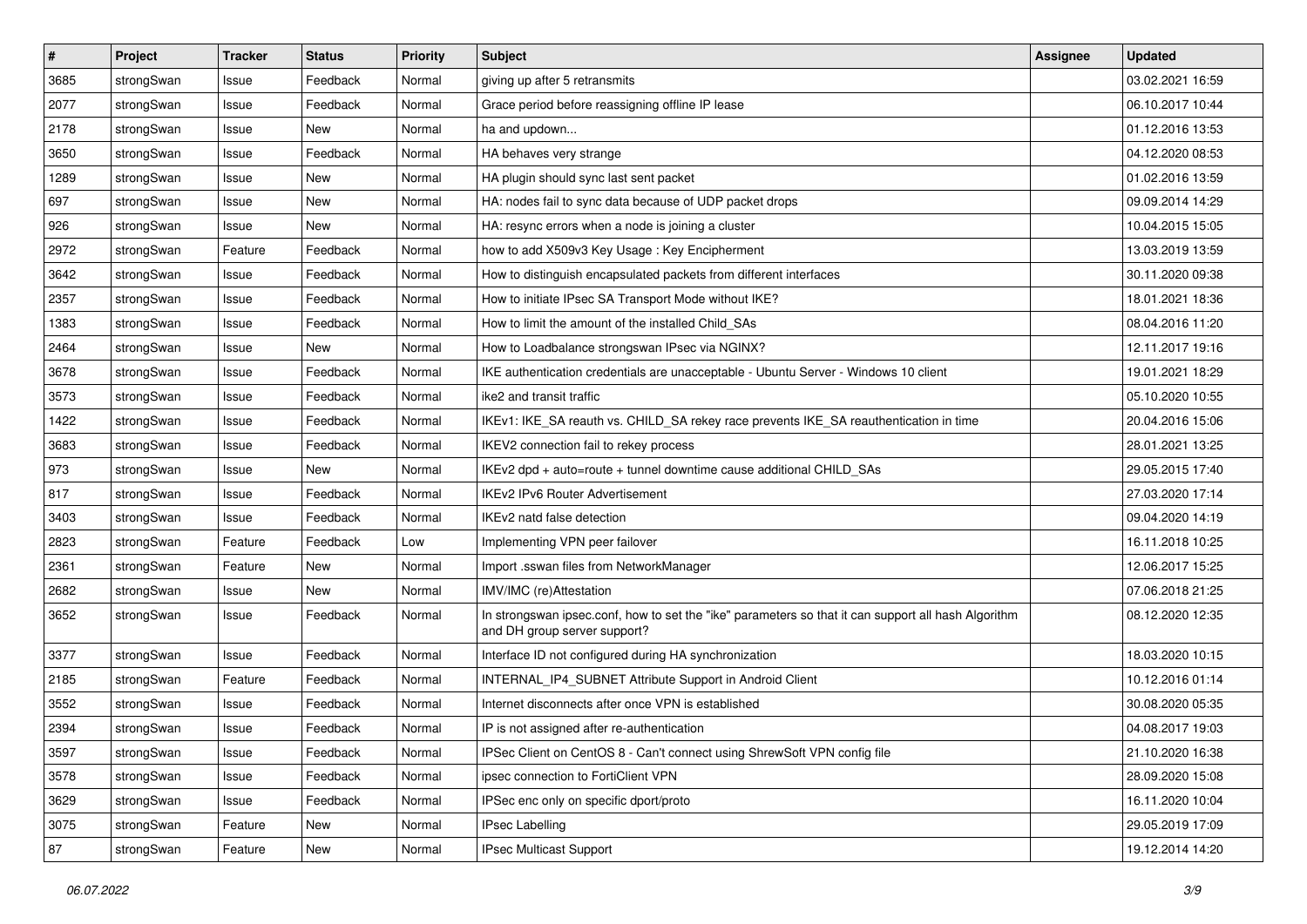| $\vert$ # | Project    | <b>Tracker</b> | <b>Status</b> | <b>Priority</b> | <b>Subject</b>                                                                                                          | <b>Assignee</b> | <b>Updated</b>   |
|-----------|------------|----------------|---------------|-----------------|-------------------------------------------------------------------------------------------------------------------------|-----------------|------------------|
| 702       | strongSwan | Issue          | New           | Normal          | ipsec route mode, Strongswan as responder may result collsion in INIT exchange. and ike                                 |                 | 12.09.2014 16:34 |
| 3537      | strongSwan | Issue          | Feedback      | Normal          | IPv6 Packets are not transferred from server to client through IPSec using RPC protocol                                 |                 | 01.09.2020 12:50 |
| 2400      | strongSwan | Issue          | Feedback      | Normal          | Is DPD supposed to detect dead tunnel, or dead IKE instance                                                             |                 | 11.01.2019 22:53 |
| 3647      | strongSwan | Issue          | Feedback      | Normal          | Is it possible to receive INTERNAL_IP4_SUBNET attributes in updown scripts                                              |                 | 02.12.2020 17:06 |
| 3682      | strongSwan | Issue          | Feedback      | Normal          | Is there a way to mark special case traffic bypass the traffic selectors?                                               |                 | 03.02.2021 16:44 |
| 3653      | strongSwan | Feature        | Feedback      | Normal          | Is there any possibility to pass any non-standard parameters for tunnels (ike or child sa) for use by<br>custom plugin? |                 | 08.12.2020 11:03 |
| 3499      | strongSwan | Issue          | Feedback      | Normal          | ISAKMP Signature hash algorithm / EAP-TLS Authentification                                                              |                 | 30.06.2020 10:40 |
| 641       | strongSwan | Feature        | New           | Normal          | kernel-iph virtual IP support and IKE routing lookups ignoring IPsec routes                                             |                 | 10.07.2014 15:11 |
| 2495      | strongSwan | Feature        | Feedback      | Normal          | LibreSSL Plugin                                                                                                         |                 | 13.12.2017 09:29 |
| 357       | strongSwan | Issue          | New           | Normal          | Lifetime in case of IKEv1                                                                                               |                 | 18.05.2015 10:40 |
| 541       | strongSwan | Issue          | <b>New</b>    | Normal          | List of servers in client config (Failover)                                                                             |                 | 13.08.2014 15:10 |
| 3613      | strongSwan | Issue          | Feedback      | Low             | Load-test jobs scheduled after tunnels are terminated                                                                   |                 | 28.10.2020 12:06 |
| 3254      | strongSwan | Issue          | Feedback      | Normal          | Log level in android level                                                                                              |                 | 08.11.2019 08:36 |
| 2701      | strongSwan | Issue          | New           | Normal          | Low bandwidth when Iperfing data thorugh IPSEC tunnel                                                                   |                 | 07.07.2020 13:38 |
| 522       | strongSwan | Issue          | <b>New</b>    | Normal          | Mac OS X native application won't update network interface for DNS lookups                                              |                 | 08.07.2014 10:23 |
| 766       | strongSwan | Feature        | New           | Normal          | Make retransmit settings tunable by connection                                                                          |                 | 14.11.2014 10:02 |
| 3392      | strongSwan | Issue          | Feedback      | Normal          | mark=%unique and no Internet-connection with VPN                                                                        |                 | 31.07.2020 15:26 |
| 725       | strongSwan | Issue          | New           | High            | Mediation connection get stuck if peer is not online                                                                    |                 | 03.10.2014 12:02 |
| 1157      | strongSwan | Issue          | Feedback      | Normal          | Message ID overflow RFC 5996 2.2                                                                                        |                 | 12.10.2015 13:52 |
| 2165      | strongSwan | Feature        | Feedback      | Normal          | missing LIBRESSL_VERSION_NUMBER support                                                                                 |                 | 03.11.2016 09:23 |
| 1456      | strongSwan | Issue          | Feedback      | Normal          | Missing Tunnel-Client-Endpoint & Tunnel-Server-Endpoint AVP in RADIUS Accounting Start/Stop<br>messages                 |                 | 11.05.2016 11:54 |
| 923       | strongSwan | Issue          | New           | Normal          | MOBIKE not working on HA cluster                                                                                        |                 | 09.04.2015 09:46 |
| 2707      | strongSwan | Feature        | <b>New</b>    | Normal          | More attributes taken/translated from radius attributes                                                                 |                 | 14.07.2018 15:21 |
| 3456      | strongSwan | Feature        | New           | Low             | move to github/gitlab                                                                                                   |                 | 22.05.2020 12:27 |
| 3663      | strongSwan | Issue          | Feedback      | Normal          | Multiple ways to end up with duplicate / redundant child SA entries                                                     |                 | 06.01.2021 16:15 |
| 3276      | strongSwan | Feature        | Feedback      | Low             | N1_MODE_CAPABILITY                                                                                                      |                 | 21.11.2019 16:49 |
| 730       | strongSwan | Issue          | New           | Normal          | NAT-NAT fallback                                                                                                        |                 | 09.10.2014 12:40 |
| 3593      | strongSwan | Issue          | Feedback      | Normal          | Need variable tracking make_before_break state into updown scripts                                                      |                 | 13.10.2020 09:59 |
| 3596      | strongSwan | Issue          | Feedback      | Normal          | no issuer certificate found for                                                                                         |                 | 21.10.2020 03:27 |
| 644       | strongSwan | Feature        | New           | Normal          | Non-monolithic Windows build                                                                                            |                 | 10.07.2014 15:12 |
| 2260      | strongSwan | Issue          | New           | Normal          | Number of CHILD_SA for a single connection grows over time                                                              |                 | 28.02.2017 13:46 |
| 3566      | strongSwan | Issue          | Feedback      | Normal          | Number of simultaneous connections limited to 1000 in a cluster                                                         |                 | 18.09.2020 09:46 |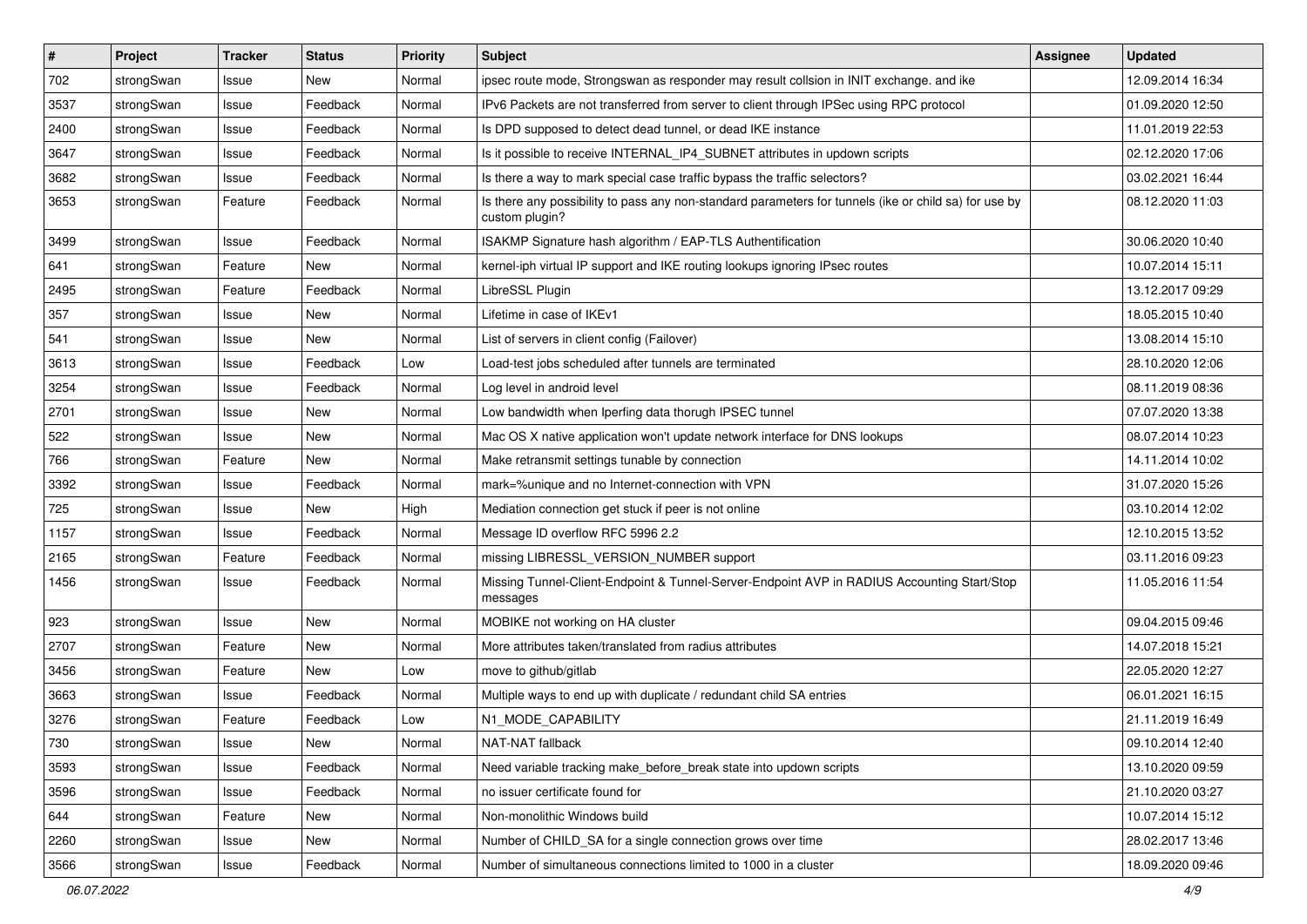| $\pmb{\#}$ | Project    | <b>Tracker</b> | <b>Status</b> | <b>Priority</b> | <b>Subject</b>                                                                                                                                          | <b>Assignee</b> | <b>Updated</b>   |
|------------|------------|----------------|---------------|-----------------|---------------------------------------------------------------------------------------------------------------------------------------------------------|-----------------|------------------|
| 38         | strongSwan | Feature        | New           | Low             | OCSP in IKE payload, RFC4806                                                                                                                            |                 | 19.12.2014 14:20 |
| 930        | strongSwan | Feature        | New           | Normal          | Option to have non-sequential v6 roadwarrior addresses                                                                                                  |                 | 12.01.2016 16:36 |
| 2816       | strongSwan | Issue          | Feedback      | Normal          | order of DNS entries is reversed in /etc/resolv.conf                                                                                                    |                 | 06.11.2018 10:41 |
| 3564       | strongSwan | Issue          | Feedback      | Normal          | Out of order packets are generated if strong swan is running on multiple cores                                                                          |                 | 16.09.2020 10:01 |
| 2671       | strongSwan | Issue          | New           | Normal          | Passing user-supplied cerificate file names to charon-nm is problematic                                                                                 |                 | 23.05.2018 21:27 |
| 2307       | strongSwan | Feature        | Feedback      | Normal          | Permit installation of trap policy for CHILD_SA configurations with unset local_addrs                                                                   |                 | 26.04.2017 15:04 |
| 2678       | strongSwan | Issue          | Feedback      | Normal          | Phase 1 issue                                                                                                                                           |                 | 07.06.2018 20:06 |
| 619        | strongSwan | Issue          | New           | Normal          | pki --issue should have an --out option                                                                                                                 |                 | 15.06.2014 00:26 |
| 2432       | strongSwan | lssue          | New           | Normal          | PLUTO_ME can be different for up-client and down-client                                                                                                 |                 | 21.09.2017 11:57 |
| 104        | strongSwan | Feature        | Feedback      | Normal          | Postgresql Db Support                                                                                                                                   |                 | 04.09.2019 10:05 |
| 3609       | strongSwan | Issue          | Feedback      | Normal          | Potential DNS server IP address conflicts                                                                                                               |                 | 26.10.2020 11:12 |
| 3307       | strongSwan | Issue          | Feedback      | Normal          | Probable non compliance with RFC 7296 wrt traffic selector narrowing?                                                                                   |                 | 14.01.2020 16:19 |
| 3640       | strongSwan | Issue          | Feedback      | Normal          | Problem surfing via VPN form Android APK on a sepcific Mobile Operator                                                                                  |                 | 26.11.2020 11:43 |
| 1338       | strongSwan | Issue          | Feedback      | Normal          | problem with changing esp algorithm in strongswan                                                                                                       |                 | 10.03.2016 18:23 |
| 2966       | strongSwan | Issue          | Feedback      | Normal          | Problems with large amount of subnets in leftsubnet configuration                                                                                       |                 | 02.04.2019 10:35 |
| 2203       | strongSwan | Issue          | Feedback      | Normal          | Protecting symetric traffic using high availability in gateway to gateway setup (both active)                                                           |                 | 15.02.2017 14:20 |
| 640        | strongSwan | Feature        | New           | Normal          | Provide an init_once() abstraction layer                                                                                                                |                 | 10.07.2014 15:10 |
| 2618       | strongSwan | Issue          | Feedback      | Normal          | Query regarding assignment of Tunnel IP                                                                                                                 |                 | 09.04.2018 10:57 |
| 2202       | strongSwan | Feature        | Feedback      | Normal          | Radius NAS IP to be specified                                                                                                                           |                 | 18.01.2017 17:58 |
| 1000       | strongSwan | Feature        | Feedback      | Normal          | Raise ALERT_TS_MISMATCH in IKE V1                                                                                                                       |                 | 09.09.2015 12:47 |
| 397        | strongSwan | Bug            | New           | High            | Receive TS_UNACCEPTABLE errors                                                                                                                          |                 | 31.05.2017 00:35 |
| 2835       | strongSwan | Issue          | Feedback      | Normal          | Rekeyed SA can't be deleted in standby node                                                                                                             |                 | 19.12.2018 02:52 |
| 2110       | strongSwan | Issue          | Feedback      | Normal          | Remote Identity (IDr) in IKE AUTH Response is sent as hex-encoded binary value instead of text<br>when setting leftid to type KEY_ID (leftid=@#xxxxxxx) |                 | 13.09.2016 21:42 |
| 2793       | strongSwan | Feature        | Feedback      | Normal          | Remote identity with certificate                                                                                                                        |                 | 15.10.2018 10:20 |
| 2964       | strongSwan | Issue          | Feedback      | Normal          | Route to IKE Gateway Fails to Update Under Particular Configuration                                                                                     |                 | 13.03.2019 10:38 |
| 3496       | strongSwan | Issue          | Feedback      | Normal          | Route-based VPN - transport mode                                                                                                                        |                 | 11.02.2021 09:55 |
| 3524       | strongSwan | Issue          | New           | Urgent          | Routing public IP addresses thru the VPN tunnel (Peer is Cisco ISR)                                                                                     |                 | 24.07.2020 03:15 |
| 994        | strongSwan | <b>Bug</b>     | New           | Urgent          | same rekey time for ike and child causes tunnel deletion for ikev1 in 5.2.2 version                                                                     |                 | 12.06.2015 12:31 |
| 3490       | strongSwan | Issue          | Feedback      | Normal          | Selecting incorrect auth mode for IKEv1                                                                                                                 |                 | 21.07.2020 21:26 |
| 2750       | strongSwan | Issue          | Feedback      | Normal          | setting WFP SA SPI failed: 0x80320035                                                                                                                   |                 | 27.05.2019 11:59 |
| 3154       | strongSwan | Issue          | Feedback      | Normal          | signature validation failed only with sha2                                                                                                              |                 | 20.08.2019 11:51 |
| 2727       | strongSwan | Feature        | New           | Low             | single pair of selectors per CHILD_SA                                                                                                                   |                 | 23.08.2018 12:08 |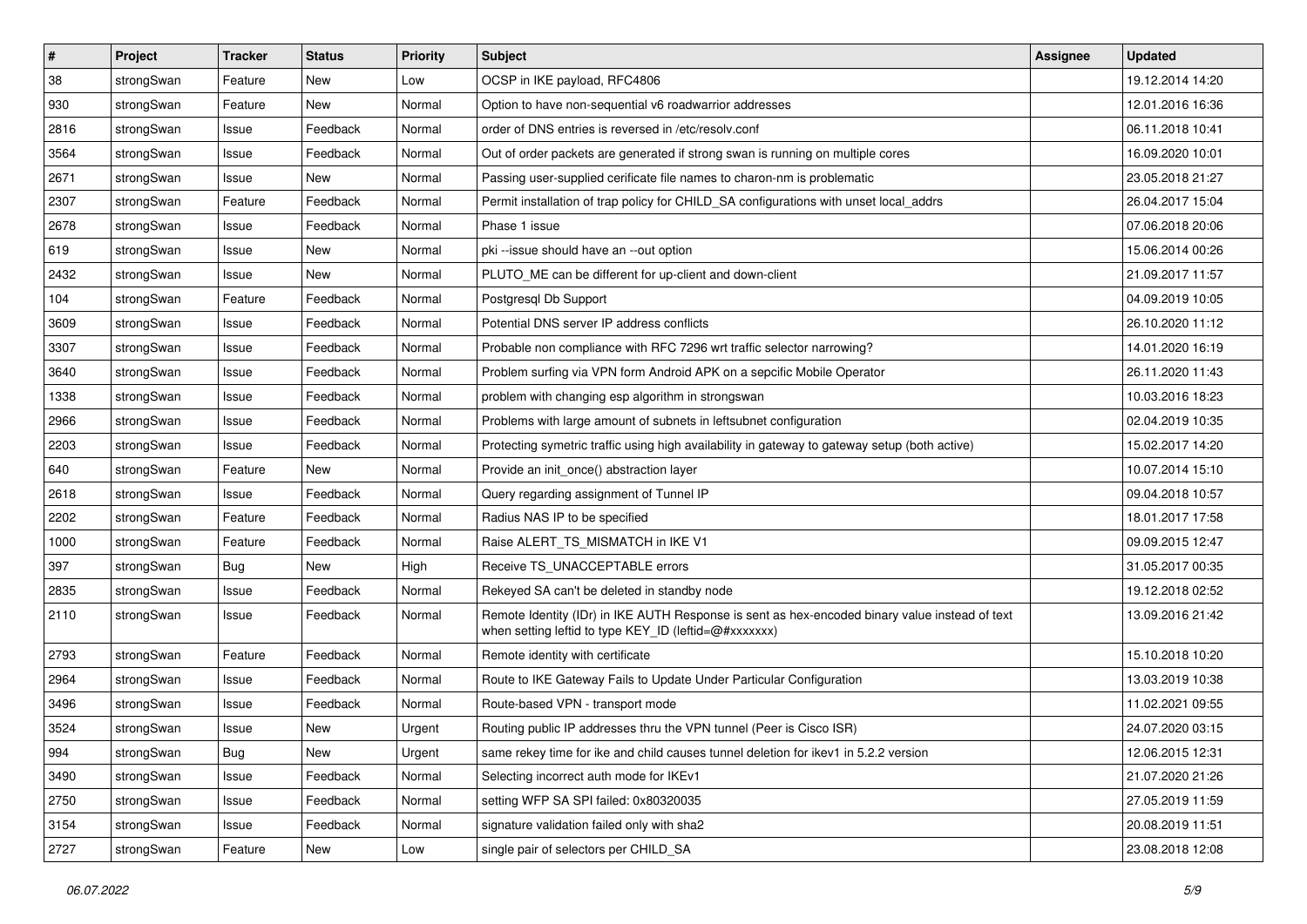| $\sharp$ | Project    | <b>Tracker</b> | <b>Status</b> | <b>Priority</b> | <b>Subject</b>                                                                                                     | <b>Assignee</b> | <b>Updated</b>   |
|----------|------------|----------------|---------------|-----------------|--------------------------------------------------------------------------------------------------------------------|-----------------|------------------|
| 3686     | strongSwan | Issue          | Feedback      | Normal          | Site to clients IPsec and private IP                                                                               |                 | 04.02.2021 11:11 |
| 2854     | strongSwan | Feature        | New           | Low             | Srongswan doesn't sending RADIUS Accounting-On/Off on start up / shutdown                                          |                 | 10.12.2018 10:19 |
| 3607     | strongSwan | Issue          | Feedback      | Normal          | statusall option reports transport established two or three times per IP at start-up                               |                 | 27.10.2020 16:48 |
| 3298     | strongSwan | Issue          | New           | Normal          | strategies to improve strongswan performance per single SA                                                         |                 | 23.12.2019 14:05 |
| 1068     | strongSwan | <b>Bug</b>     | Feedback      | Normal          | strongswan 5.3.2 and IKEv1 in transport mode causes NO_PROPOSAL_CHOSEN error                                       |                 | 26.01.2018 13:30 |
| 3643     | strongSwan | Issue          | Feedback      | Normal          | Strongswan and FRR NHRP                                                                                            |                 | 01.12.2020 10:55 |
| 2691     | strongSwan | Issue          | New           | Normal          | Strongswan and KSOFTIRQ cpu utilization                                                                            |                 | 26.06.2018 14:34 |
| 3162     | strongSwan | Feature        | Feedback      | Normal          | Strongswan Android support for default DNS suffixes (UNITY_DEF_DOMAIN flag)                                        |                 | 29.08.2019 10:29 |
| 3577     | strongSwan | Issue          | Feedback      | Normal          | StrongSwan Connection adding and deleting over network.                                                            |                 | 28.09.2020 15:13 |
| 1253     | strongSwan | Feature        | Feedback      | Normal          | Strongswan doesn't support CA bundles                                                                              |                 | 19.01.2016 11:23 |
| 3687     | strongSwan | Issue          | Feedback      | Normal          | Strongswan ipsec do not forward package to host                                                                    |                 | 02.02.2021 14:40 |
| 215      | strongSwan | Feature        | New           | Normal          | strongswan NetworkManager plugin: make the "normal" ipsec configuration usable                                     |                 | 12.08.2012 04:47 |
| 3576     | strongSwan | Issue          | Feedback      | Normal          | strongswan on openwrt virtual ip inside ipsec tunnel                                                               |                 | 25.09.2020 17:01 |
| 2726     | strongSwan | Issue          | Feedback      | Normal          | Strongswan selects wrong source IP                                                                                 |                 | 23.08.2018 13:38 |
| 3122     | strongSwan | Issue          | Feedback      | Normal          | Strongswan software iterupts                                                                                       |                 | 18.07.2019 02:27 |
| 162      | strongSwan | Feature        | Feedback      | Normal          | Submit ClusterIP patches mainline                                                                                  |                 | 14.12.2015 20:43 |
| 3651     | strongSwan | Feature        | New           | Normal          | Support for FC-SP-2                                                                                                |                 | 07.01.2021 20:04 |
| 2160     | strongSwan | Issue          | Feedback      | Normal          | support for opportunistic encryption                                                                               |                 | 06.05.2020 10:32 |
| 645      | strongSwan | Feature        | New           | Normal          | Support HeapAlloc() and friends in leak-detective                                                                  |                 | 10.07.2014 15:12 |
| 2095     | strongSwan | Feature        | Feedback      | Normal          | Support liveness check in Strongswan                                                                               |                 | 31.05.2017 00:56 |
| 3500     | strongSwan | Issue          | Feedback      | Normal          | swanctl --list-cert not listing all certs                                                                          |                 | 29.06.2020 15:25 |
| 3598     | strongSwan | Issue          | Feedback      | Normal          | swanctl on Windows: Support aborting execution                                                                     |                 | 19.10.2020 15:01 |
| 3630     | strongSwan | Issue          | Feedback      | Normal          | The certificate is loaded but not used.                                                                            |                 | 18.11.2020 10:29 |
| 3654     | strongSwan | Issue          | Feedback      | Normal          | The L2tp/ipsec tunnel interface will not be delete when the connect abnormal interrupt.                            |                 | 08.12.2020 12:24 |
| 1276     | strongSwan | Issue          | Feedback      | Normal          | Threading: ext-auth hook blocks any other connection attempt                                                       |                 | 27.01.2016 12:28 |
| 3268     | strongSwan | Issue          | Feedback      | Normal          | Traffic disruption -- policy-based VPN to AWS VPN service                                                          |                 | 15.11.2019 16:53 |
| 2446     | strongSwan | Issue          | Feedback      | Normal          | Traffic loss during IKE reauth despite make-before-break enabled                                                   |                 | 27.11.2017 17:12 |
| 2958     | strongSwan | Issue          | Feedback      | Normal          | Trap policies with unspecified remote IP covering multiple specific ports constantly produce new<br><b>IKE SAs</b> |                 | 11.03.2019 15:03 |
| 3575     | strongSwan | Issue          | Feedback      | Normal          | Tunnel of IPv6 Over IPv4 not accespting Jumbo Packets                                                              |                 | 23.09.2020 16:44 |
| 3592     | strongSwan | Issue          | Feedback      | Normal          | Tunnel reported as established but log show "found encrypted payload, but no transform set"                        |                 | 20.10.2020 10:37 |
| 2668     | strongSwan | Feature        | Feedback      | Normal          | UE shall include the DEVICE_IDENTITY Notify payload                                                                |                 | 22.05.2018 13:48 |
| 352      | strongSwan | Issue          | Feedback      | Normal          | unable to allocate SPIs from kernel when running 32 bit binaries on 64 bit Linux                                   |                 | 17.04.2018 14:59 |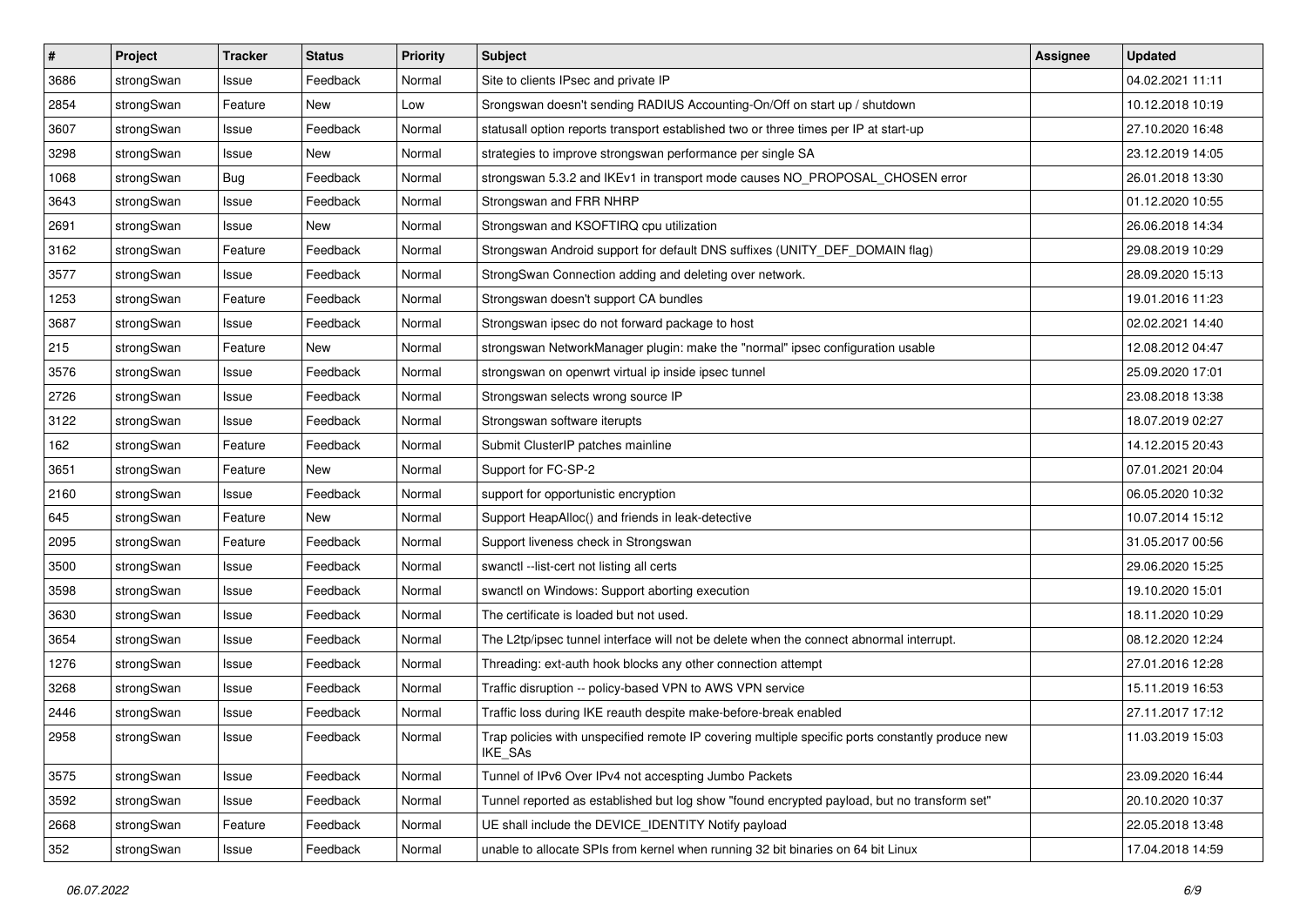| $\vert$ # | Project    | <b>Tracker</b> | <b>Status</b> | Priority | Subject                                                                                                      | <b>Assignee</b>    | <b>Updated</b>   |
|-----------|------------|----------------|---------------|----------|--------------------------------------------------------------------------------------------------------------|--------------------|------------------|
| 2273      | strongSwan | <b>Bug</b>     | Feedback      | Normal   | Unable to install strongswan client helper on OSX El Capitan                                                 |                    | 10.03.2017 15:34 |
| 3611      | strongSwan | Issue          | Feedback      | Normal   | Unable to Send Traffic Using NAT on EC2 Instance                                                             |                    | 27.10.2020 16:35 |
| 3662      | strongSwan | Issue          | Feedback      | Normal   | unamed session                                                                                               |                    | 04.01.2021 11:32 |
| 3366      | strongSwan | Issue          | Feedback      | Normal   | Uninstall "any" trap policy if start_action=trap with virtual IPs is used                                    |                    | 13.03.2020 14:57 |
| 3326      | strongSwan | Issue          | <b>New</b>    | Normal   | update custom routing table (table 220 by default) with new routes if new networks and routes<br>appear      |                    | 10.02.2020 12:01 |
| 2459      | strongSwan | Issue          | <b>New</b>    | High     | updown script deleted firewall rules at down-client in make-before-break responder side                      |                    | 05.11.2017 19:13 |
| 3534      | strongSwan | Issue          | <b>New</b>    | Urgent   | use of strongswan, ipvlan L2 and kernel ipsec                                                                |                    | 04.08.2020 20:59 |
| 3618      | strongSwan | Issue          | Feedback      | Normal   | Use side-band to configure strongswan's                                                                      |                    | 09.11.2020 10:38 |
| 3457      | strongSwan | Feature        | New           | Low      | user-friendly pkcs11 certificate selection                                                                   |                    | 22.05.2020 12:52 |
| 1334      | strongSwan | Issue          | Feedback      | Normal   | Version 5.3.5, duplicated tunnel aftr IKE_SA rekeyed                                                         |                    | 10.03.2016 11:06 |
| 3285      | strongSwan | <b>Bug</b>     | Feedback      | Normal   | Virtual IPs on FreeBSD cannot set IPv6 addresses                                                             |                    | 02.11.2021 11:04 |
| 3568      | strongSwan | Issue          | Feedback      | Normal   | vpn connection is unstable                                                                                   |                    | 23.09.2020 16:28 |
| 2411      | strongSwan | Issue          | Feedback      | Normal   | VPN server name resolution is done via overlay DNS server upon IKE disconnect                                |                    | 22.08.2017 10:42 |
| 3588      | strongSwan | Issue          | Feedback      | Normal   | VPN setup over 4G                                                                                            |                    | 08.10.2020 14:13 |
| 3536      | strongSwan | Issue          | Feedback      | Normal   | When Create multiple tunnels restart ipsec service will establish fail.                                      |                    | 03.09.2020 13:58 |
| 3400      | strongSwan | Issue          | Feedback      | Normal   | Windows 10 IKEv2 rekeying fails                                                                              |                    | 16.04.2020 17:08 |
| 3072      | strongSwan | Issue          | Feedback      | Normal   | Windows 10: setting WFP SA SPI fails with error 0x80320014                                                   |                    | 29.05.2019 14:34 |
| 3671      | strongSwan | Issue          | Feedback      | Normal   | Windows client failed with 13843 against Strongswan via SQL backend                                          |                    | 13.01.2021 14:43 |
| 642       | strongSwan | Feature        | New           | Normal   | Windows Named Pipe stream and service                                                                        |                    | 10.07.2014 15:11 |
| 628       | strongSwan | Issue          | New           | Normal   | Windows Phone 8.1 - Certificate Pattern Matching                                                             |                    | 30.06.2014 14:06 |
| 3616      | strongSwan | Issue          | Feedback      | Normal   | With Strongswan 5.7.2, unique=never not allowing multiple clients to establish tunnels with same<br>identity |                    | 05.11.2020 12:32 |
| 1271      | strongSwan | Issue          | <b>New</b>    | Normal   | X.509 UTF-8 support                                                                                          |                    | 17.01.2016 14:39 |
| 542       | strongSwan | Issue          | Feedback      | Normal   | Nesting tunnels                                                                                              | Andreas<br>Steffen | 07.03.2014 09:22 |
| 406       | strongSwan | Feature        | Feedback      | Low      | TNC: Speeding up the Attestation process                                                                     | Andreas<br>Steffen | 10.09.2013 14:00 |
| 404       | strongSwan | Issue          | Feedback      | Normal   | TNC: Update HowTos and implement some compilation flag checking                                              | Andreas<br>Steffen | 10.09.2013 13:58 |
| 2493      | strongSwan | Issue          | Feedback      | Normal   | Pkcs11 Plugin Returns w/Bogus Return Code                                                                    | Jordan Hrycaj      | 12.12.2017 15:58 |
| 2494      | strongSwan | Issue          | Feedback      | Normal   | Problems With 64bit Slot IDs With Pkcs11 Plugin                                                              | Jordan Hrycaj      | 12.12.2017 16:03 |
| 960       | strongSwan | Feature        | Feedback      | Normal   | Raise ALERT_PROPOSAL_MISMATCH_IKE in IKE V1                                                                  | Martin Willi       | 30.08.2017 09:05 |
| 129       | strongSwan | Feature        | Assigned      | Normal   | Relations between ike/child/peer cfg                                                                         | Martin Willi       | 06.02.2012 10:50 |
| 456       | strongSwan | <b>Bug</b>     | Feedback      | Normal   | StrongSwan client for OS X crashes                                                                           | Martin Willi       | 21.03.2014 12:16 |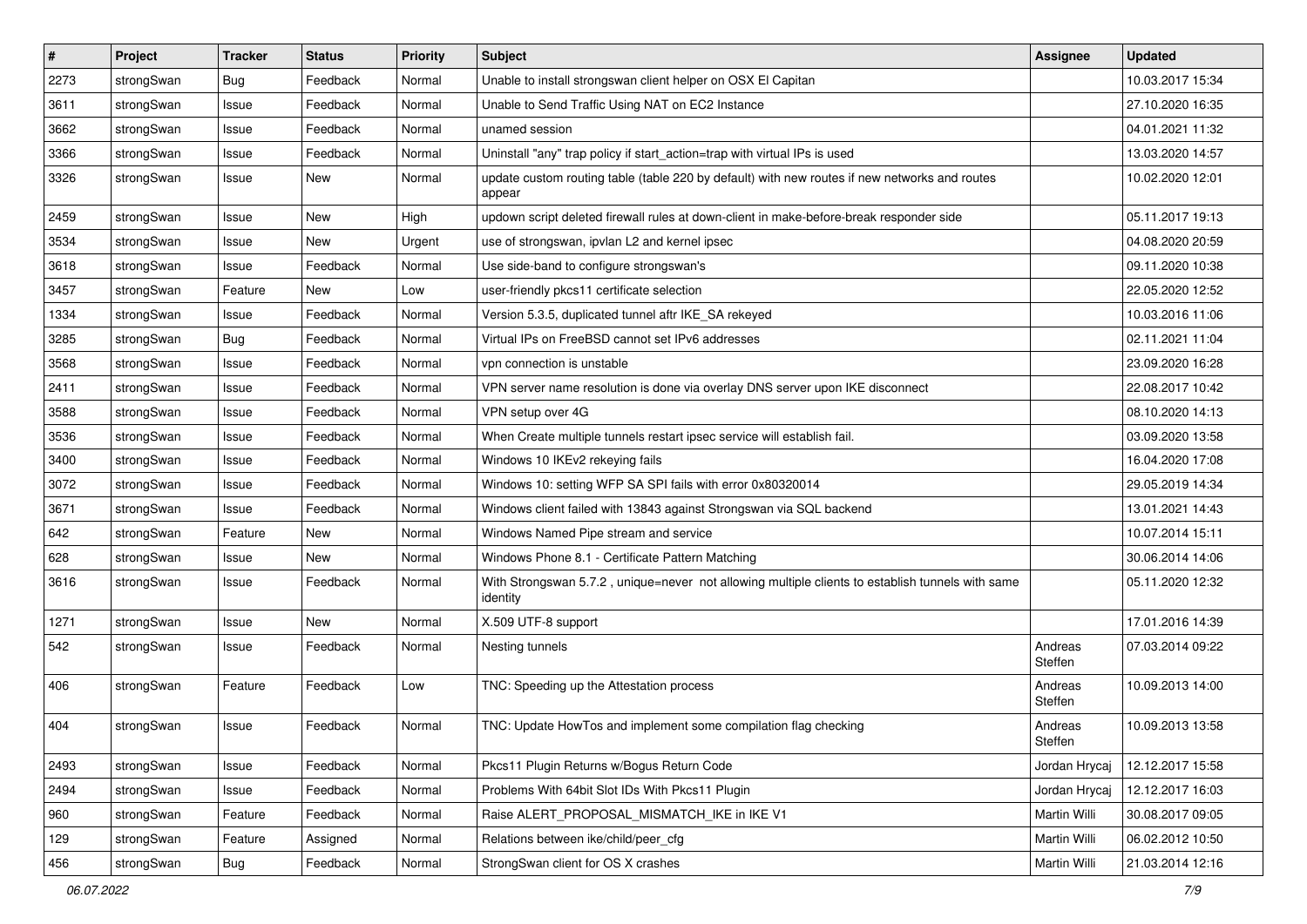| $\#$ | Project    | Tracker    | <b>Status</b> | <b>Priority</b> | Subject                                                                             | <b>Assignee</b>          | <b>Updated</b>   |
|------|------------|------------|---------------|-----------------|-------------------------------------------------------------------------------------|--------------------------|------------------|
| 1165 | strongSwan | Issue      | New           | Normal          | StrongSwan Virtual Ip problem                                                       | Martin Willi             | 19.10.2015 23:59 |
| 3606 | strongSwan | Issue      | Feedback      | Normal          | Using ipsec tunnel from "foreign" subnet                                            | Noel Kuntze              | 26.10.2020 12:23 |
| 3626 | strongSwan | Issue      | Feedback      | Low             | "Always On VPN" not available in Fire TV 4k                                         | Tobias<br><b>Brunner</b> | 11.11.2020 12:41 |
| 420  | strongSwan | Feature    | Feedback      | Normal          | Add more of the verbs that were supported by pluto to the updown plugin             | Tobias<br><b>Brunner</b> | 11.10.2013 07:56 |
| 3341 | strongSwan | <b>Bug</b> | Feedback      | Normal          | Application Icon missing on firestick 4K                                            | Tobias<br><b>Brunner</b> | 20.02.2020 09:31 |
| 243  | strongSwan | Feature    | Feedback      | Normal          | Configure routing table in peer                                                     | Tobias<br><b>Brunner</b> | 23.05.2013 20:03 |
| 3668 | strongSwan | Issue      | Feedback      | Normal          | Configuring the strongSwan Helm chart on openshift                                  | Tobias<br><b>Brunner</b> | 07.01.2021 16:33 |
| 2392 | strongSwan | Feature    | Feedback      | Low             | enable eap-ttls in Android client                                                   | Tobias<br><b>Brunner</b> | 04.07.2018 19:48 |
| 3594 | strongSwan | Issue      | Feedback      | Normal          | How to see the traffic at ESP in UDP SPIs and forwarding rule                       | Tobias<br><b>Brunner</b> | 15.10.2020 13:57 |
| 3680 | strongSwan | Issue      | Feedback      | Normal          | How to unload a paritcular certificate from strongswan.                             | Tobias<br><b>Brunner</b> | 27.01.2021 09:28 |
| 3673 | strongSwan | Issue      | Feedback      | Normal          | IKEv2/IPSec MSCHAPv2 fails on Android 11 (API 30).                                  | Tobias<br><b>Brunner</b> | 17.01.2021 07:25 |
| 3291 | strongSwan | Issue      | Feedback      | Normal          | IPSec IKEv2 Client to VPN service 2                                                 | Tobias<br>Brunner        | 16.08.2020 12:58 |
| 3620 | strongSwan | Issue      | Feedback      | Normal          | L2TP/IPSEC ipsec.conf setting                                                       | Tobias<br><b>Brunner</b> | 12.11.2020 10:14 |
| 359  | strongSwan | Issue      | Feedback      | Normal          | <b>Mediation Server Connection</b>                                                  | Tobias<br><b>Brunner</b> | 16.07.2013 16:25 |
| 552  | strongSwan | Issue      | Feedback      | Normal          | move pki tool to ipsecdir                                                           | Tobias<br><b>Brunner</b> | 14.04.2014 13:52 |
| 482  | strongSwan | Issue      | Feedback      | Normal          | NAT-NAT connection                                                                  | Tobias<br><b>Brunner</b> | 09.10.2014 12:37 |
| 302  | strongSwan | <b>Bug</b> | Feedback      | Normal          | No matching outbound IPsec policy                                                   | Tobias<br><b>Brunner</b> | 01.03.2013 12:19 |
| 309  | strongSwan | Feature    | Feedback      | Normal          | Problem with Network Aliases for charon.interfaces_ignore and charon.interfaces_use | Tobias<br><b>Brunner</b> | 21.03.2013 19:32 |
| 3560 | strongSwan | Issue      | Feedback      | Normal          | PSK tunnel working - Cert fails with fragmention errors                             | Tobias<br><b>Brunner</b> | 11.09.2020 14:15 |
| 193  | strongSwan | Bug        | Assigned      | High            | Race condition between acquire jobs and Mobike update while switching WLANs         | Tobias<br><b>Brunner</b> | 16.05.2012 12:18 |
| 3584 | strongSwan | Issue      | Feedback      | Normal          | Separate ipsec.conf file per conn and separate ipsec.secrets file per conn          | Tobias<br><b>Brunner</b> | 30.09.2020 17:06 |